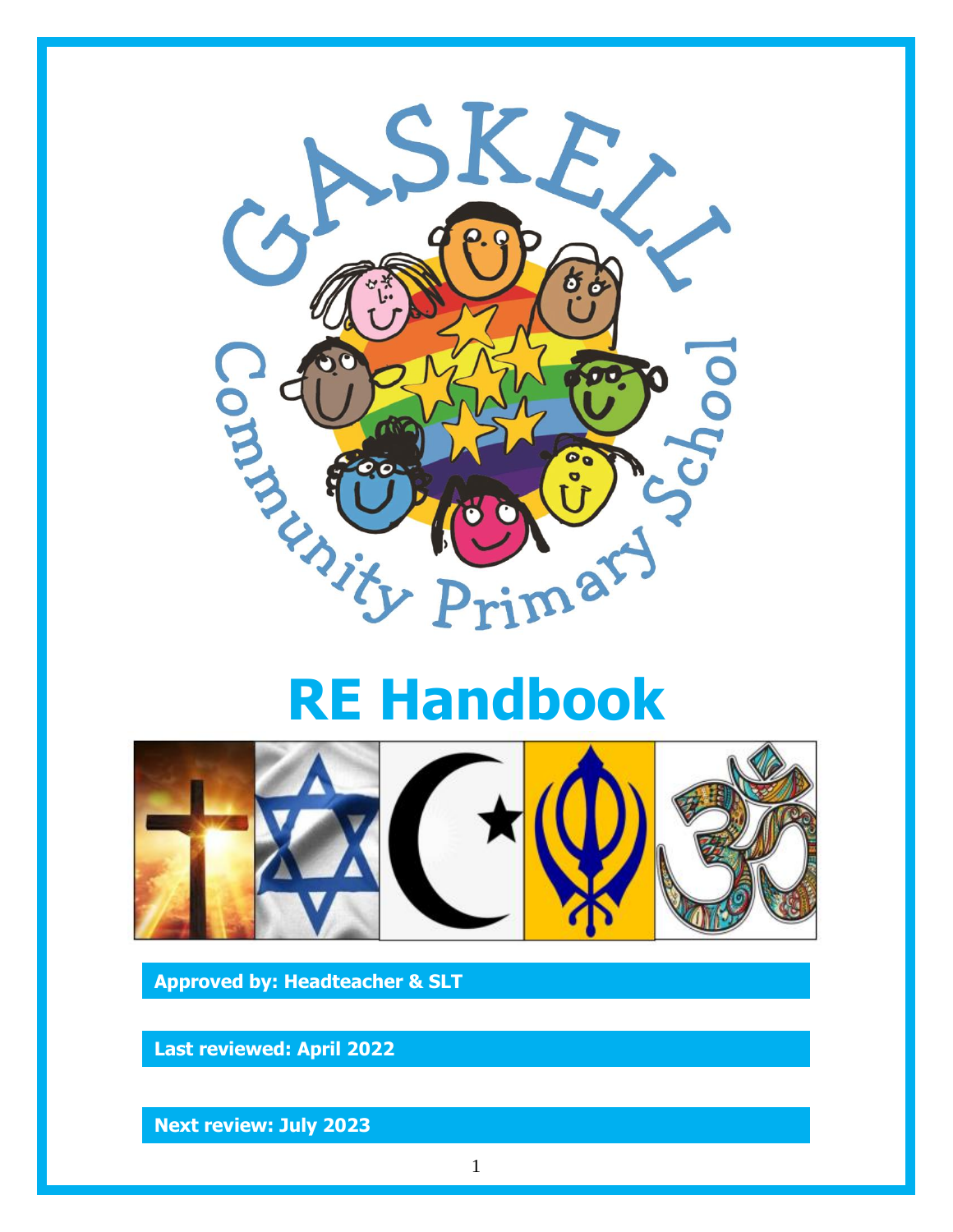## **Intent**

By experiencing other Religions, it will help children with their own personal development and support an understanding of the spiritual, moral, social and cultural questions that surface again and again in their lives. In tackling difficult questions it provides pupils with insight that can work to challenge stereotypes, promote cohesion, and give them an understanding of different beliefs and faiths.

# **Implementation**

### **Why has the specific content knowledge been selected?**

The National Curriculum gives a broad coverage of RE. As a school we follow the Bolton agreed syllabus this gives a broad and balanced coverage for RE. We have designed the religious curriculum to ensure it is well-sequenced, has a clear progression and end point. Reading and vocabulary is at the heart of the curriculum. We have a variety of religions which run through the RE curriculum to allow children to deepen their knowledge and understanding whilst giving plenty of opportunity for long term memory links. The children will explore what people believe and what difference this makes to how they live, so that they can gain the knowledge, understanding and skills needed to handle questions raised by religion and belief, reflecting on their own ideas and ways of living.

## **Why is it taught in the order that it is?**

Our RE curriculum is provided with the aim of making links between different religions. It is designed to give the children the skills and knowledge needed to having an understanding of different beliefs and faiths as well as being respectful of others opinions. Every year the skills and knowledge of each religion builds on previous years for that "sticky knowledge" throughout school.

Reception: Christians and Muslims

Key Stage 1: Christians, Muslims and Jews

Key Stage 2: Christians, Muslims, Jews and Hindus

We also acknowledge celebrations as they occur throughout the year.

## **How are RE lessons taught at Gaskell Primary School?**

The topics start with a key question. We have clear learning outcomes with specific learning content. Reading links are vital and we adapt a cross curricular approach to the topics. Assessment and learning is vital to develop active learning opportunities and investigations, using some engaging stimuli, to enable pupils to achieve the outcomes. We teach using a cross curricula approach by weaving in opportunities to develop art, design and technology, science, geography, history skills as well as Literacy and Maths.

# **Impact**

We ensure that children at our school are equipped with the religious skills and knowledge that will enable them to be ready for the curriculum at Key Stage 3 and for life as a citizen in the wider world. We want our children to have a passion for religion, and to have an understanding of the spiritual,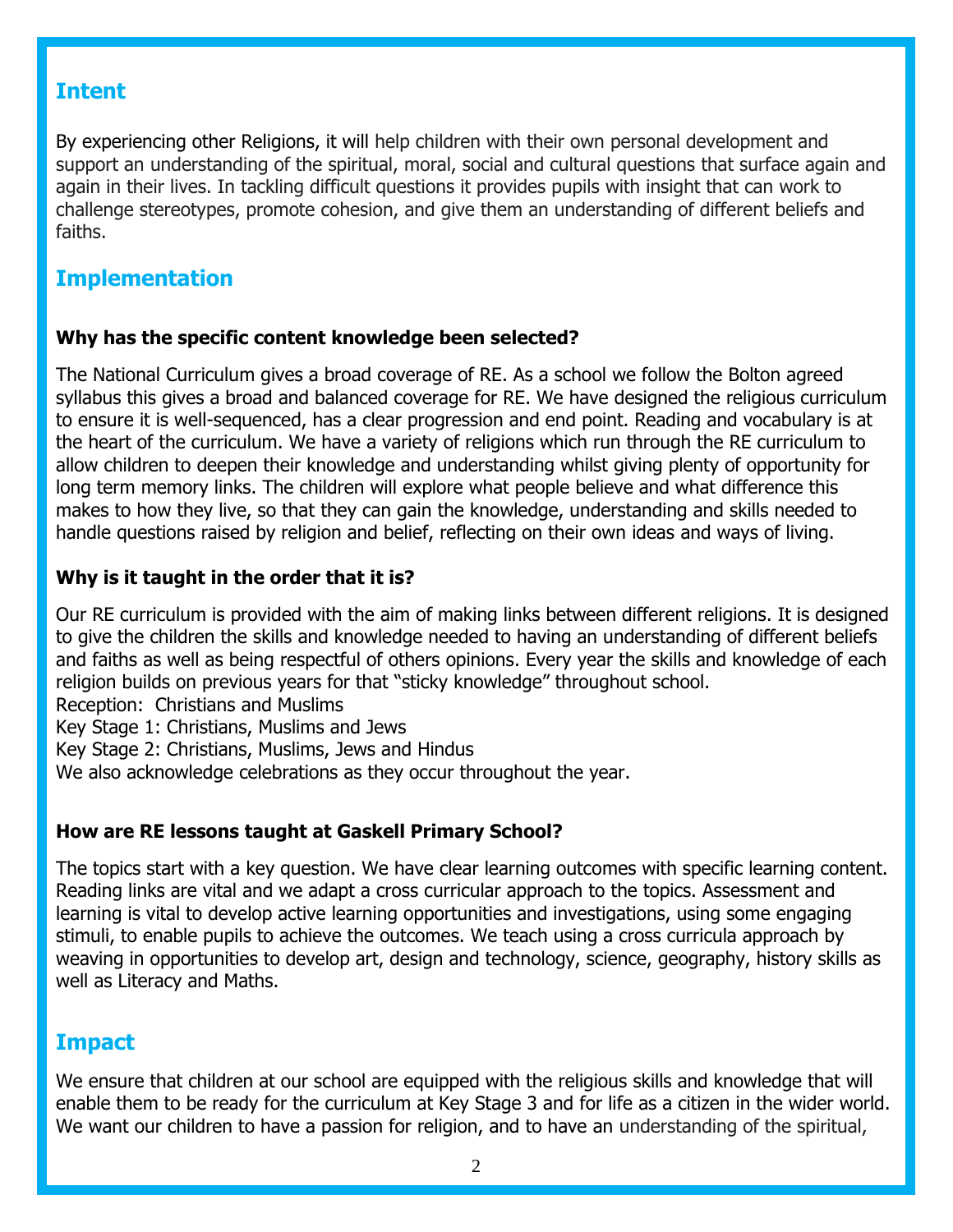moral, social and cultural questions that surface again and again in their lives. At the end of their time at Gaskell, we want our children to be able to have an understanding of different beliefs and faiths as well as being respectful of others opinions. We want our children to embrace religion and have the skills to make sense, understand and connect different religious beliefs. We want them to have mutual respect and tolerance of those with different faiths and beliefs and this is embedded in the Religious curriculum.

# **Curriculum Structure**

Each year group works towards the key question with clearly defined learning outcomes and content. Christianity is taught in every year group, with Christmas and Easter given new treatment each year, developing the learning in a progressive way. Each year group also learns one additional faith, as well as non-religious worldviews such as Humanism, as recommended by the DfE.

|           | Autumn 1                                                                                                                                                            | Autumn <sub>2</sub>                                                                             | Spring 1                                                                                                                          | Spring 2                                                                                                                                                | Summer 1                                                                      | Summer 2                                                                                                                                                                          |
|-----------|---------------------------------------------------------------------------------------------------------------------------------------------------------------------|-------------------------------------------------------------------------------------------------|-----------------------------------------------------------------------------------------------------------------------------------|---------------------------------------------------------------------------------------------------------------------------------------------------------|-------------------------------------------------------------------------------|-----------------------------------------------------------------------------------------------------------------------------------------------------------------------------------|
| Reception | F4: Being Special:<br>Where do we belong?                                                                                                                           | F2: Why is Christmas<br>special to Christians?                                                  | F1: Why is the word 'God'<br>so important to<br>Christians?                                                                       | F3: Why is Easter<br>special to Christians?                                                                                                             | F5: What places are<br>special and why?                                       | F6: What times / stories are<br>special and why?                                                                                                                                  |
| Year 1    | 1:1 What do Christians<br>1:10<br>What does it mean to<br>believe God is like?<br>Bolton Faith Trail with a<br>belong to a faith<br>focus on churches<br>community? |                                                                                                 | 1:7 Who is Jewish and how do they live?<br>Visit to Manchester Jewish Museum (opening 2021)<br>with a focus activity on the above |                                                                                                                                                         | 1:2 Who do Christians<br>say made the world?                                  | 1:9 How should Christians.<br>Jews and Muslims care for<br>the World, and for others.<br>and why does it matter?                                                                  |
| Year 2    | 1:6 Who is a Muslim and<br>how do they live?                                                                                                                        | 1:3 Why does Christmas<br>matter to Christians?                                                 | 1:6 Who is a Muslim and<br>how do they live? (Part 2)                                                                             | 1:5 Why does Easter<br>matter to Christians?                                                                                                            | 1:4 What is the 'good<br>news' Christians believe<br>Jesus brings?            | 1:8 What makes some places<br>sacred to believers?<br>(Christian and Muslim) Bolton<br>Faith Trail with a focus on a<br>mosque and church                                         |
| Year 3    | L2.1 What do Christians learn from the Creation<br>story?<br>L2.2 What is it like for someone to follow God?                                                        |                                                                                                 | L2.9 How do festivals<br>and worship show what<br>matters to a Muslim?<br>Bolton Faith Trail with a<br>focus on mosques           | L2.10 How do festivals<br>and family life show<br>what matters? to<br>Jewish people?                                                                    | L2.4 What kind of world<br>did Jesus want?                                    | L2.12 How and why do people<br>try to make the world a<br>better place? (Christians /<br>Muslims / Jews)                                                                          |
| Year 4    | L2.3 What is the<br>'Trinity' and why is it<br>important for<br>Christians?                                                                                         | L2.7 What do Hindus<br>believe God is like?<br>Celebrate Diwali                                 | L2.8 What does it mean<br>to be Hindu in Britain<br>today?<br>Bolton Faith Trail with a<br>focus on Hindu mandirs                 | L2.5 Why do Christians<br>call the day Jesus died<br>'Good Friday'?                                                                                     | L2.6 For Christians, when<br>Jesus left, what was the<br>impact of Pentecost? | L2.11 How and why do people<br>mark the significant events<br>of life? (Christian, Hindu and<br>Muslim)                                                                           |
| Year 5    | U2.1 What does it mean<br>if Christians believe<br>God is holy and loving?                                                                                          | U2.8 What does it mean<br>to be a Muslim in Britain<br>today?                                   | U2.3 Why do Christians<br>believe Jesus was the<br>Messiah?                                                                       | U2.9 Why is the Torah<br>so important to Jewish<br>people?<br>Visit to Manchester Jewish<br>Museum (opening 2021) with a<br>focus activity on the above | U2.4 Christians and how<br>to live: 'What would<br>Jesus do?'                 | U2.10 What matters most to<br>Humanists and Christians/<br>Muslims/Hindus?                                                                                                        |
| Year 6    | U2.2 Creation and<br>science: conflicting or<br>complementary?                                                                                                      | U2.11 Why do some<br>people believe in God and<br>some people not?<br>(Christianity and Muslim) | U2.7 Why do Hindus<br>want to be good?                                                                                            | U2.5 What do<br>Christians believe<br>Jesus did to 'save'<br>people?                                                                                    | U2.6 For Christians, what<br>kind of king is Jesus?                           | U2.12 How does faith help<br>people when life gets hard?<br>Bolton Faith Trail with a<br>focus on religious buildings in<br>our community (follow the<br>walking trail ourselves) |

Consideration has been given to the breadth and balance of the coverage of the curriculum, each year group will have the experience of visiting a religious building or place. RE lessons are complimented and enhanced with memorable events taking place over the year. E.g. Eid assemblies, Christmas Nativity Performances.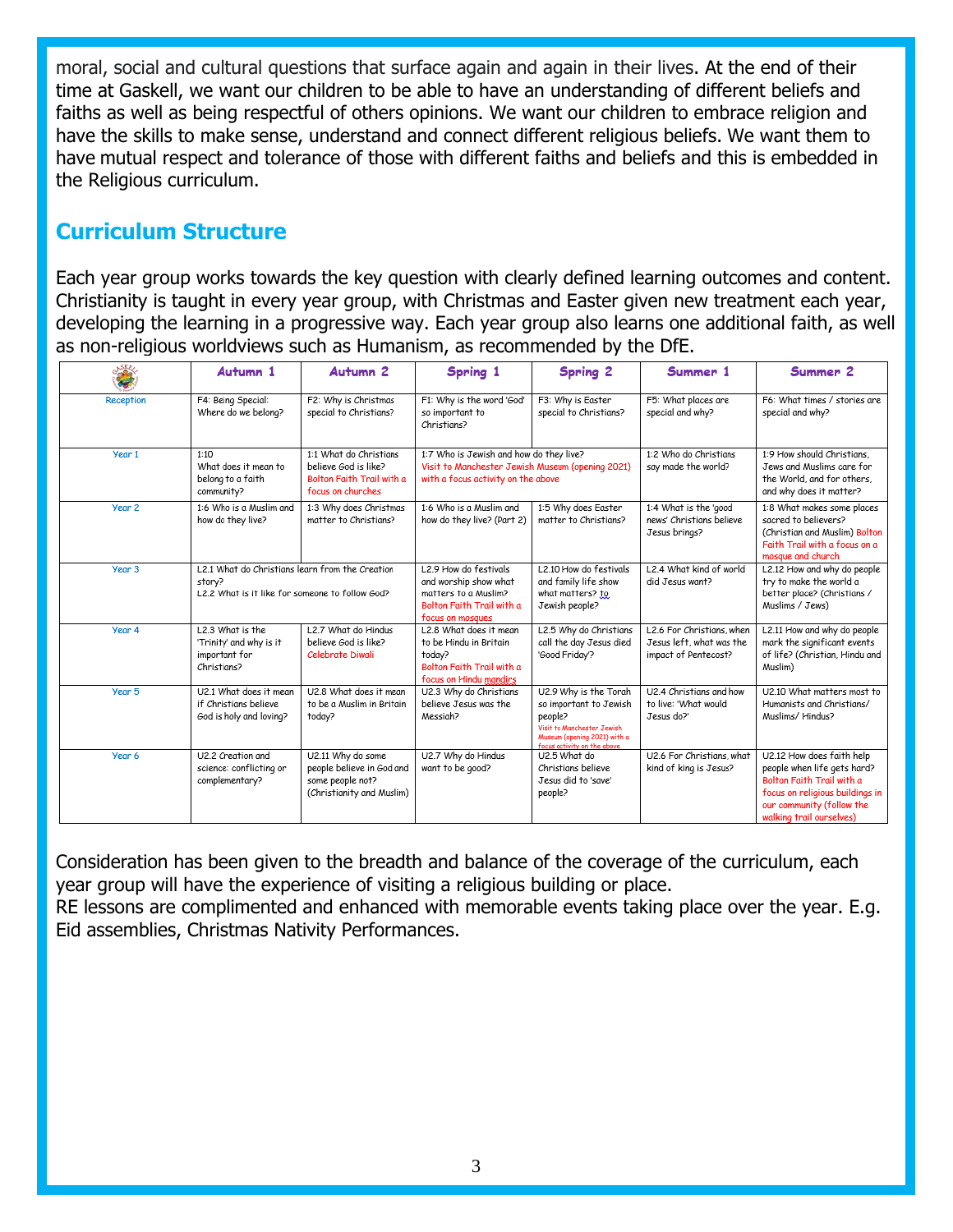

# **Planning**

The teaching and learning approach for RE follows the 3 core elements of -Make sense of belief, Make connections, Understand the impact.

These elements offer a route through each unit while also allowing for a range of questions reflecting different approaches.

We follow Bolton's agreed syllabus that was written by RE Today on behalf of Bolton and published by Bolton SACRE. This has Key Questions for each half term with clearly defined learning outcomes and content. All units of study (and related resources) can be found in this document.

[https://www.st-marys-deane.bolton.sch.uk/wp-content/uploads/2020/09/1-BOLTON-Agreed-Syllabus-](https://www.st-marys-deane.bolton.sch.uk/wp-content/uploads/2020/09/1-BOLTON-Agreed-Syllabus-2020-2025-FINAL.pdf)[2020-2025-FINAL.pdf](https://www.st-marys-deane.bolton.sch.uk/wp-content/uploads/2020/09/1-BOLTON-Agreed-Syllabus-2020-2025-FINAL.pdf)